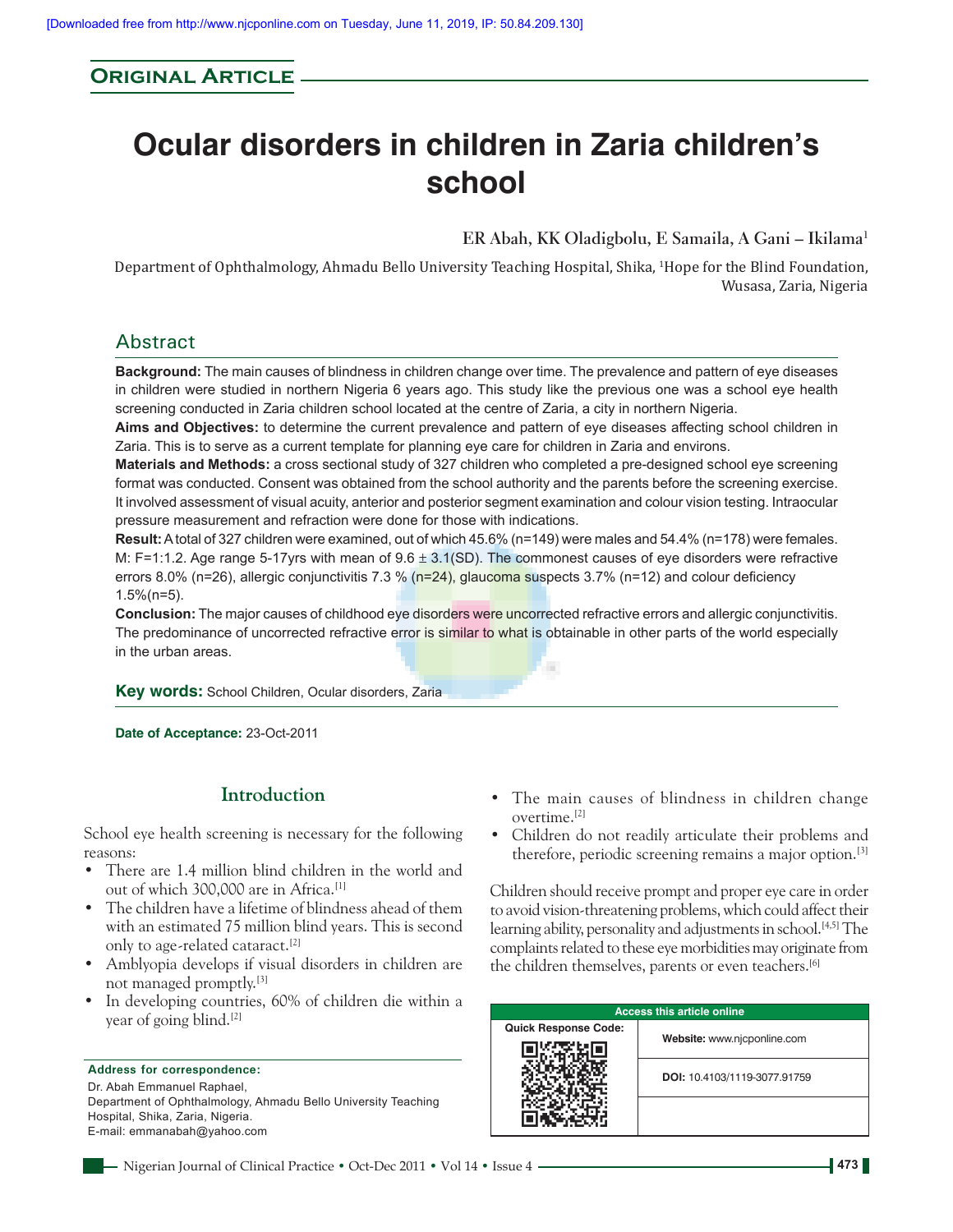The primary school setting serves as a ready pool for interventions with respect to childhood blindness which is a vision 2020 priority.[7]

The age range of those in primary school also falls into one of the stages recommended by American Academy of Ophthalmology and American Association of Paediatric Ophthalmology and Strabismus for examination of children's eyes (new born nursery, six months, three years, five years and older).[8] This is applicable to developing countries as part of vision 2020 action plan which encourages fundus examination as early as four to six weeks after birth for infants at risk.[2] The spectrum of ocular problem varies from country to country and even from region to region in the same country.[4]

#### **Materials and Methods**

A descriptive, cross-sectional study of 327 children from Zaria Children's School, a school located within Zaria G.R.A, was conducted. The school was purposively selected because of diverse population. It has three sections: nursery, primary and junior secondary. All the children from these sections were included in the study except those who were either absent or whose parents did not give consent. Written permission from the school authority and informed consent from parents were obtained prior to the screening exercise. Pre-designed school eye screening formats drawn up by the authors to extract information on bio-data, general medical and ocular history and also document vision screening were distributed to various class teachers. The formats were completed with the help of the parents and class teachers a day before the screening.

The students were assessed within the school premises by a team of three ophthalmologists and three staff of "Hope for the Blind Foundation". Anterior and posterior segments of the eyes were examined by the ophthalmologists using pen torch, direct and indirect ophthalmoscope. They also carried out color vision testing on the students using Ishihara chart. The visual acuity of the students for distance and near were tested by three trained staff of the foundation using the conventional Snellen's chart and reduced Snellen's chart respectively. They were trained and tested by the ophthalmologists until they were certified as capable of performing these tests.

The children who had visual acuity of 6/9 or worse but improved with the use of pin hole were refracted with a streak retinoscope. Refractive error was defined as any error of 0.5 diopters or more in one or both eyes. Allergic conjunctivitis was defined as recurrent itching, conjunctival injection/brownish discoloration with or without limbal follicles.

Tonometry was done for children with suspicious cup disc ratio, defined as cup disc ratio of 0.5 or more or asymmetry of >0.2, using Perkin's applanation tonometer after instilling 1-2 drops of proparacaine hydrochloride 5 mg/ml.

#### **Results**

A total of 327 students were examined. Their age range was between 5 and 17 years with a mean of 9.6 years  $\pm$  3.1 (SD). Males constituted 45.6% (*n=*149) and females 54.4 % (*n=*178). The M: F ratio was 1:1.2 [Figure 1].

Out of the total sample, 324 had unaided visual acuity between 6/4 and 6/18 (no visual impairment), but 3 children had visual acuity between 6/24 and 6/60 (visual impairment) – Tables 1 and 2.

The prevalence of ocular disorders in this study population was 22.6%.

The most common disorder was uncorrected refractive



**Figure 1**: Age and sex distribution

| Table 1: Visual acuity by sex |               |               |              |  |
|-------------------------------|---------------|---------------|--------------|--|
| <b>Sex</b>                    | <b>Vision</b> | $6/24 - 6/60$ | <b>Total</b> |  |
| M                             | 148           |               | 149          |  |
| F                             | 176           | 2             | 168          |  |
| TOTAL                         | 324           | ર             | 327          |  |

 $\chi^2$  = 2.7020 df = 1, significant level 0.05; Cv = 7.8147 (P > 0.05)

| Table 2: Visual acuity by age |            |               |              |  |
|-------------------------------|------------|---------------|--------------|--|
| Age (Years)                   | $6 4-6 18$ | $6 24 - 6 60$ | <b>Total</b> |  |
| $0 - 5$                       | 10         | 0             | 10           |  |
| $6 - 10$                      | 207        | 1             | 208          |  |
| 11-15                         | 105        | 2             | 107          |  |
| 16-20                         | 2          | 0             | 2            |  |
| Total                         | 324        | 3             | 327          |  |

 $\chi^2$  = 2.1841 df = 3 significant level 0.05; cv = 3.8415 (P>0.05)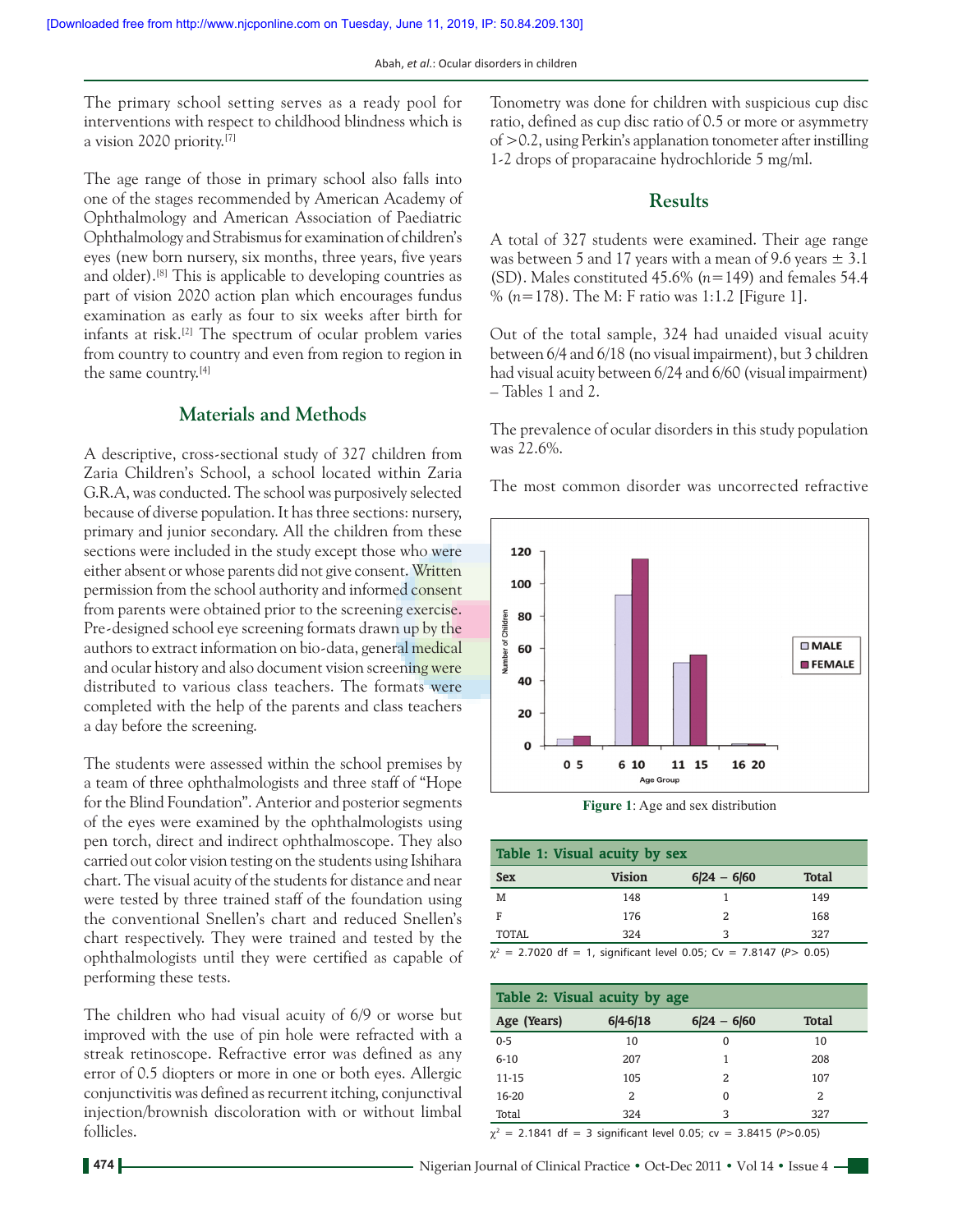error prevalence (8.0%, *n*=26) with hypermetropia leading. Prevalence of spectacle use was 3.1%. This was followed closely by allergic conjunctivitis, prevalence  $= 7.3\%$ (*n=*24).

The prevalence of glaucoma suspects was 3.7% (*n=*12). One child had asymmetry of CD ratio  $> 0.2$  while the others had CD ratio > 0.6 in both eyes. Two children had intra ocular pressure  $> 21$ mmHg.

Color vision deficiency was the next with a prevalence of 1.5% (*n=*5). Three children had red – green defect and two had red – blue color defects.

One child was a known sickler who had a tinge of jaundice but no fundal changes. Other abnormalities found include unilateral hyaloid artery remnant, bilateral optic neuropathy, moderate bilateral congenital ptosis, and a convergent esotropia, Tables 3 and 4.

None of the children had the typical nutritional corneal opacity. No case of infective conjunctivitis was seen.

| Table 3: Diagnosis by sex         |             |          |              |  |
|-----------------------------------|-------------|----------|--------------|--|
| <b>Diagnosis</b>                  | <b>Male</b> | Female   | Total $(\%)$ |  |
| No abnormality detected           | 112         | 141      | 253(77.4)    |  |
| Allergic conjunctivitis           | 12          | 12       | 24(7.3)      |  |
| Refractive error                  | 12          | 14       | 26(8.0)      |  |
| Molluscum contagiousum            | 0           | 1        | 1(0.3)       |  |
| Hyaloid artery remnant            | 1           | 1        | 2(0.6)       |  |
| Colour deficiency                 | 2           | 3        | 5(0.5)       |  |
| Glaucoma suspect                  | 7           | 5        | 12(3.7)      |  |
| Sickle cell disease with jaundice | 1           | 0        | 1(0.3)       |  |
| Optic neuropathy                  | $\Omega$    | 1        | 1(0.3)       |  |
| Ptosis                            |             | $\Omega$ | 1(0.3)       |  |
| Squrit                            | 1           | 0        | 1(0.3)       |  |
| Total                             | 149         | 178      | 327 (100.0)  |  |

The prevalence of ocular disorders in this study group was 22.6%. This was much higher than the 8.4% reported six years ago in this part of the country by Kehinde.[9] However, Ajaiyeoba<sup>[10]</sup> in a study amongst students of south western Nigeria reported a prevalence of 15.5%. The high prevalence of eye disorder can be attributed to a relative increase and the prevalence due to the higher sample size in the previous study or a true rise in prevalence of eye disorders.

**Discussion**

The WHO recommended level for visual impairment of less than  $6/18$  in the better eye<sup>[11]</sup> was used in this study. Only 1% had visual impairment. The slightly higher level in females is probably because females were more in the sample population. The higher level between the ages of 6-15years was because most of the children fell within this age bracket.

The prevalence of uncorrected refractive error in this study was 8.0 %. There is a significant rise as compared to 1.7% earlier documented by Kehinde.<sup>[9]</sup> This is attributable to the fact that Zaria is an urban setting where prevalence of uncorrected refractive error is likely to increase. In South East Asia, the prevalence of myopia has increased dramatically among children particularly in urban areas.[2] In addition, it has been found that globally, uncorrected refractive error is the main cause of visual impairment in children aged 5-15 years.[2] In our study, 92% were in this age bracket. In south  $-$  western Nigeria, Ajaiyeoba<sup>[10]</sup> documented a prevalence of 5.8% for uncorrected refractive errors. Faderin<sup>[12]</sup> also reported a prevalence of 7.3% for uncorrected refractive error in primary school children of south western Nigeria with hypermetropia predominating. The findings of this study were similar to ours. The prevalence of uncorrected refractive error among Chinese children of school age was found to be 20.7 by Lian *et al*. [13] It is not unusual because the prevalence of uncorrected refractive error in South East Asia is quite high.<sup>[2]</sup> Allergic conjunctivitis was the next common in our study with a prevalence of 7.3% as compared to 4.5% earlier

| Table 4: Diagnosis by age         |       |          |           |       |              |
|-----------------------------------|-------|----------|-----------|-------|--------------|
| <b>Diagnosis</b>                  | $0-5$ | $6 - 10$ | $11 - 15$ | 16-20 | <b>Total</b> |
| No abnormality detected           | 8     | 165      | 79        |       | 253          |
| Allergic conjunctivitis           |       | 19       |           |       | 24           |
| Refractive error                  |       | 10       | 14        |       | 26           |
| Mollusum contagious               |       |          |           |       |              |
| Hyaloid century remnant           |       |          |           |       |              |
| Colour deficiency                 |       |          |           |       |              |
| Glaucoma suspect                  |       |          |           |       | 12           |
| Sickle cell disease With jaundice |       |          |           |       |              |
| Optic neuropathy                  |       |          |           |       |              |
| Ptosis                            |       |          |           |       |              |
| Squint                            |       |          |           |       |              |
| Total                             | 10    | 208      | 107       |       | 327          |

 $\chi^2$  = 7.3010, df = 30 significant level 0.05; cv = 43.7729 (P>0.05)